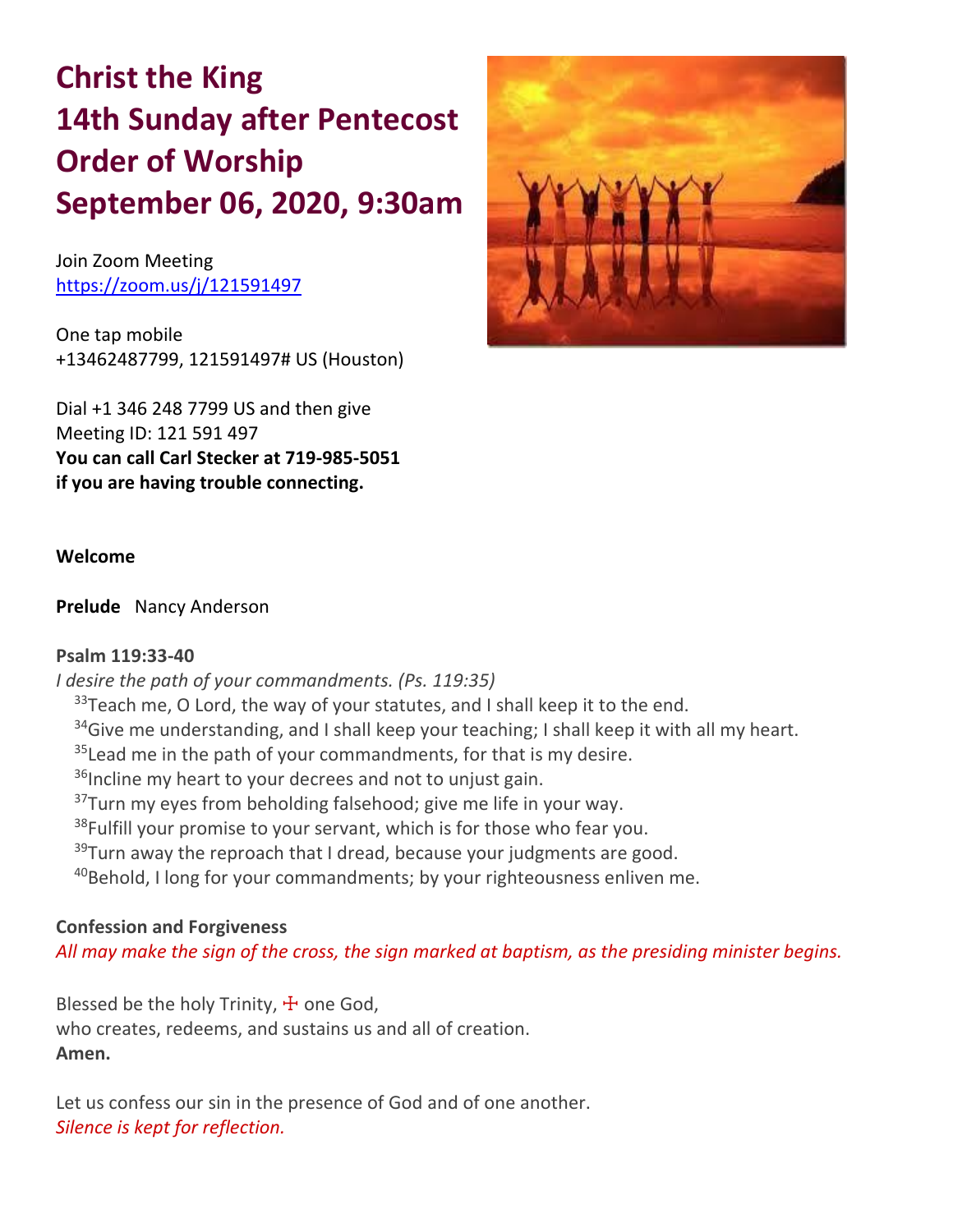Faithful God, **have mercy on us.**

**We confess that we are captive to sin and cannot free ourselves.**

**We turn from your loving embrace and go our own ways.**

**We pass judgment on one another before examining ourselves.**

**We place our own needs before those of our neighbors.**

**We keep your gift of salvation to ourselves.**

**Make us humble, cast away our transgressions,**

**and turn us again to life in you through Jesus Christ, our Savior and Lord. Amen.**

God hears the cries of all who call out in need, and through his death and resurrection, Christ has made us his own. Hear the truth that God proclaims:

Your sins are forgiven in the name of  $\pm$  Jesus Christ.

Led by the Holy Spirit, live in freedom and newness to do God's work in the world. **Amen.**

# **Greeting**

The grace of our Lord Jesus Christ, the love of God, and the communion of the Holy Spirit be with you all. **And also with you.**

**Hymn of Praise** *Praise the One Who Breaks the Darkness* ELW 843 vs. 1



calm-ing storms and feed-ing thou-sands with the ver - y bread of peace. from this well comes liv - ing wa - ter quench-ing thirst in ev - 'ry land. Praise the one re - deem-ing glo-ry; praise the One who makes us one.

Text: Rusty Edwards, b. 1955<br>Music: NETTLETON, J. Wyeth, *Repository of Sacred Music*, Part II, 1813<br>Text © 1987 Hope Publishing Company, Carol Stream, IL. 60188. All rights reserved. Used by permission

# **Prayer of the Day**

O Lord God, enliven and preserve your church with your perpetual mercy. Without your help, we mortals will fail; remove far from us everything that is harmful, and lead us toward all that gives life and salvation, through Jesus Christ, our Savior and Lord. **Amen.**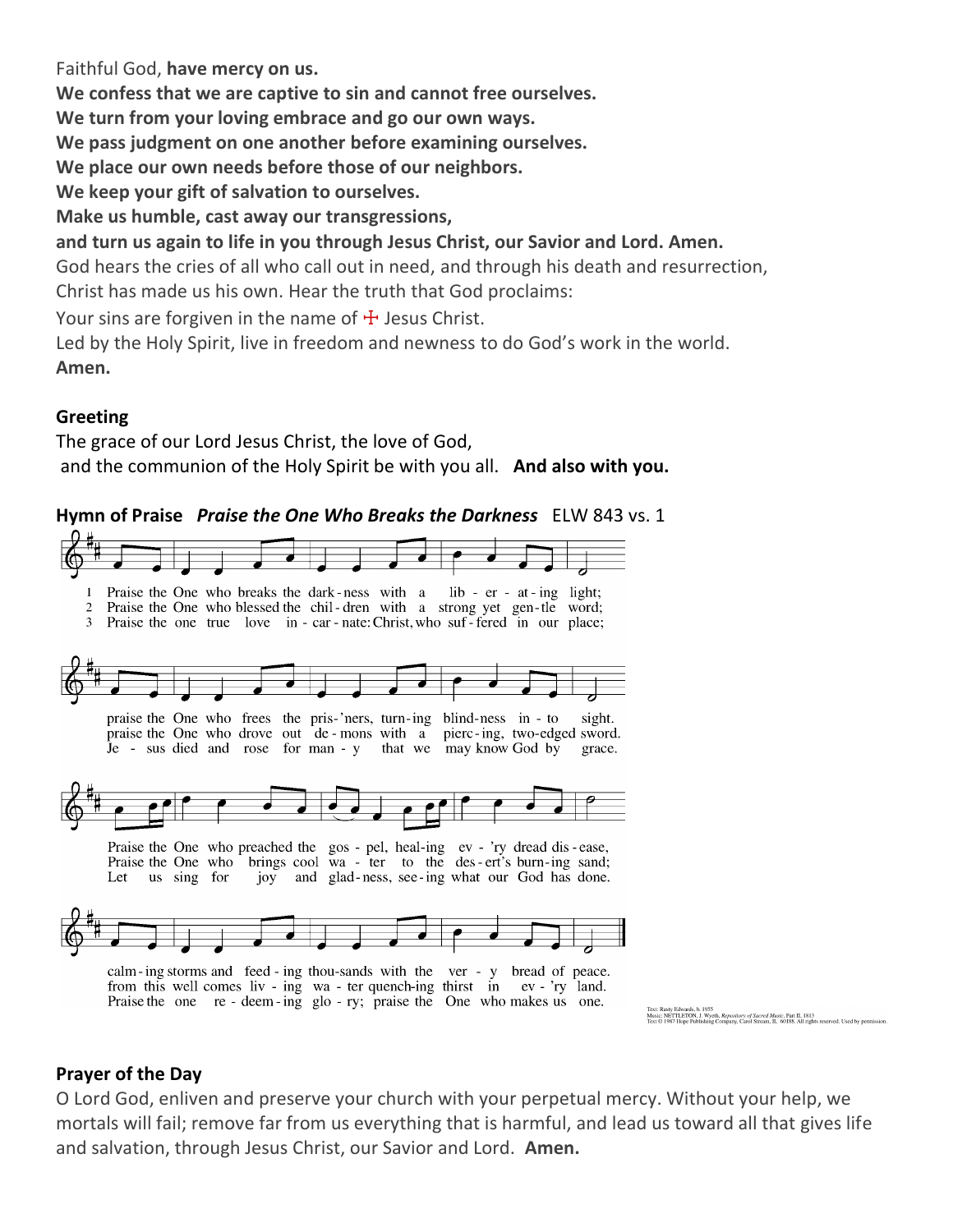#### **Reading: Romans 13:8-14**

*The obligation of Christians is to love one another and so fulfill the heart and goal of the law. Clothes make the person as we "put on the Lord Jesus Christ" and live today in light of the future God has in store for us.*

 $8$ Owe no one anything, except to love one another; for the one who loves another has fulfilled the law. <sup>9</sup>The commandments, "You shall not commit adultery; You shall not murder; You shall not steal; You shall not covet"; and any other commandment, are summed up in this word, "Love your neighbor as yourself."  $10$  Love does no wrong to a neighbor; therefore, love is the fulfilling of the law.

 $11$ Besides this, you know what time it is, how it is now the moment for you to wake from sleep. For salvation is nearer to us now than when we became believers;  $^{12}$ the night is far gone, the day is near. Let us then lay aside the works of darkness and put on the armor of light;  $^{13}$  let us live honorably as in the day, not in reveling and drunkenness, not in debauchery and licentiousness, not in quarreling and jealousy. <sup>14</sup>Instead, put on the Lord Jesus Christ, and make no provision for the flesh, to gratify its desires.

Word of God. Word of Life. **Thanks be to God.**



# **Gospel Acclamation** ELW 174

#### **Gospel**

The gospel according to Mathew chapter 18. **Glory to you, O Lord.**

#### **Matthew 18:15-20**

*Jesus offers practical advice to his disciples on how individuals—and the church as a whole—should go about restoring relationships when one member has sinned against another.*

[Jesus said to the disciples:]  $15$ "If another member of the church sins against you, go and point out the fault when the two of you are alone. If the member listens to you, you have regained that one.  $^{16}$ But if you are not listened to, take one or two others along with you, so that every word may be confirmed by the evidence of two or three witnesses.  $^{17}$  If the member refuses to listen to them, tell it to the church; and if the offender refuses to listen even to the church, let such a one be to you as a Gentile and a tax collector.  $^{18}$ Truly I tell you, whatever you bind on earth will be bound in heaven, and whatever you loose on earth will be loosed in heaven. <sup>19</sup>Again, truly I tell you, if two of you agree on earth about anything you ask, it will be done for you by my Father in heaven.  $^{20}$  For where two or three are gathered in my name, I am there among them."

The good news of the Lord. **Praise to you, O Christ.**

# **Children's message**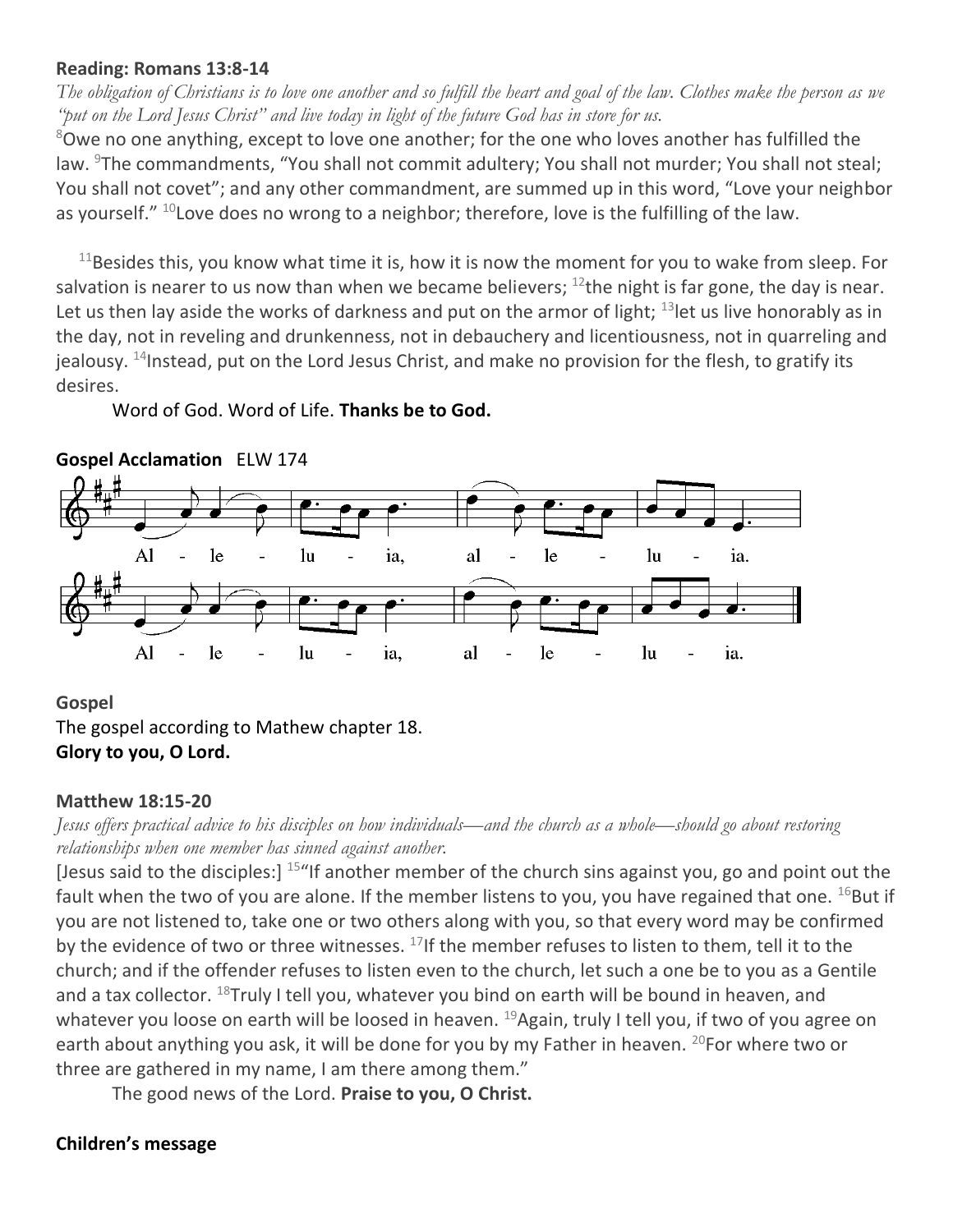#### **Sermon**



#### **Blessing of Confirmands – look for Ella, Jack, and Juliette on their zoom screens**

#### **Prayers of Intercession**

Drawn together in the compassion of God, we pray for the church, the world, and all those in need.

Lord, in your mercy, **hear our prayer.**

All these things and whatever else you see that we need, we entrust to your mercy; through Christ our Lord. **Amen.**

#### **Peace**

The peace of Christ be with you always. **And also with you.**

#### **Offering Message**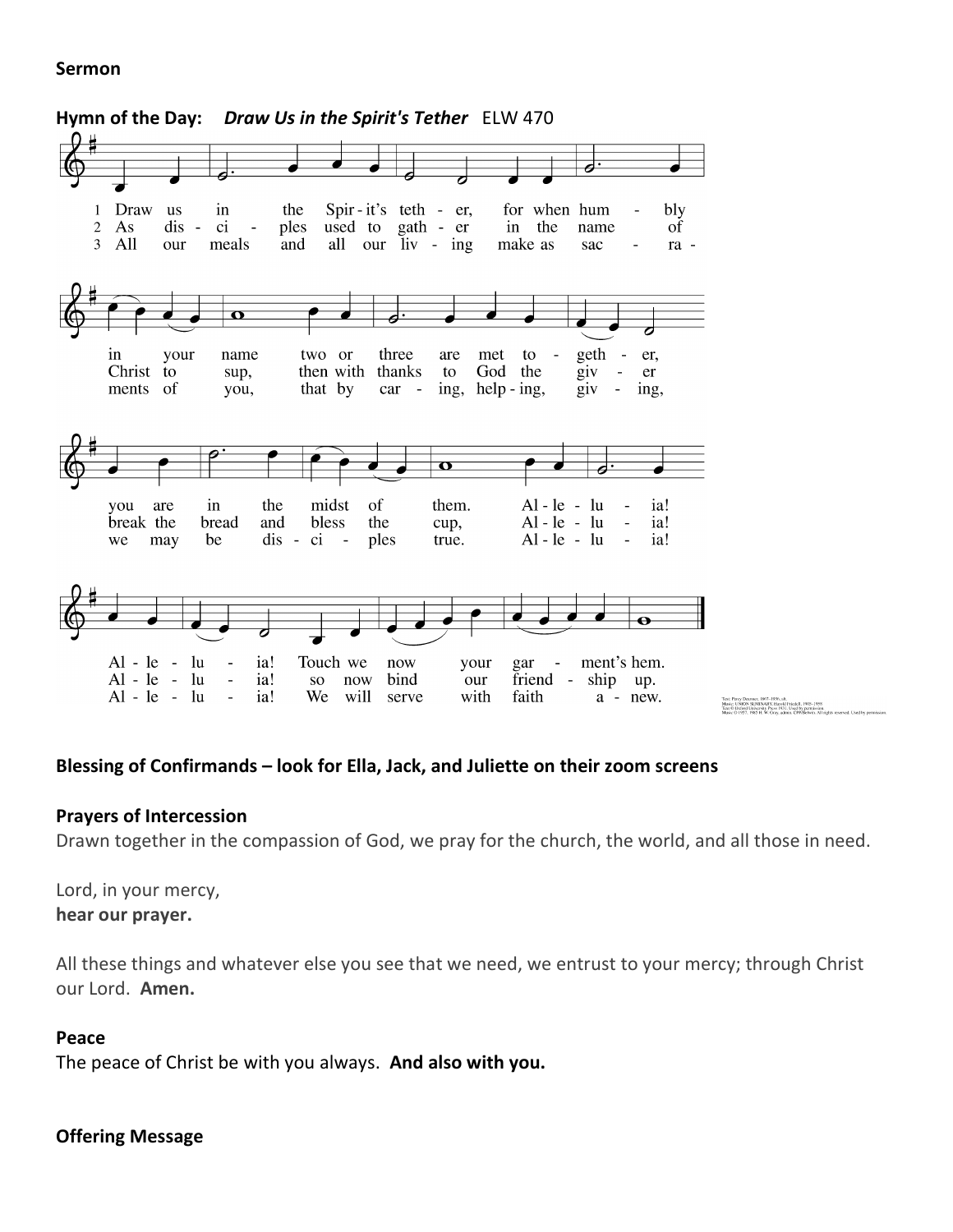**Children's Song:** *Jesus Loves Me!*

- **1 Jesus loves me! this I know, for the Bible tells me so; little ones to him belong, they are weak, but he is strong.**
- **Refrain: Yes, Jesus loves me, yes, Jesus loves me, yes, Jesus loves me, the Bible tells me so.**
- **2 Jesus loves me! he who died heaven's gates to open wide; he will wash away my sin, let his little child come in. Refrain**

#### **Offering Prayer**

Blessed are you, O God, maker of all things. You have set before us these gifts of your good creation. Prepare us for your heavenly banquet, nourish us with this rich food and drink, and send us forth to set tables in the midst of a suffering world, through the bread of life, Jesus Christ, our Savior and Lord. **Amen.**

#### **Lord's Prayer**

**Our Father in heaven, hallowed be your name,**

**your kingdom come, your will be done,**

 **on earth as in heaven.**

 **Give us today our daily bread.**

**Forgive us our sins as we forgive those who sin against us.**

**Save us from the time of trial**

**and deliver us from evil.**

**For the kingdom, the power,**

**and the glory are yours,**

**now and forever. Amen.**

#### **Announcements**